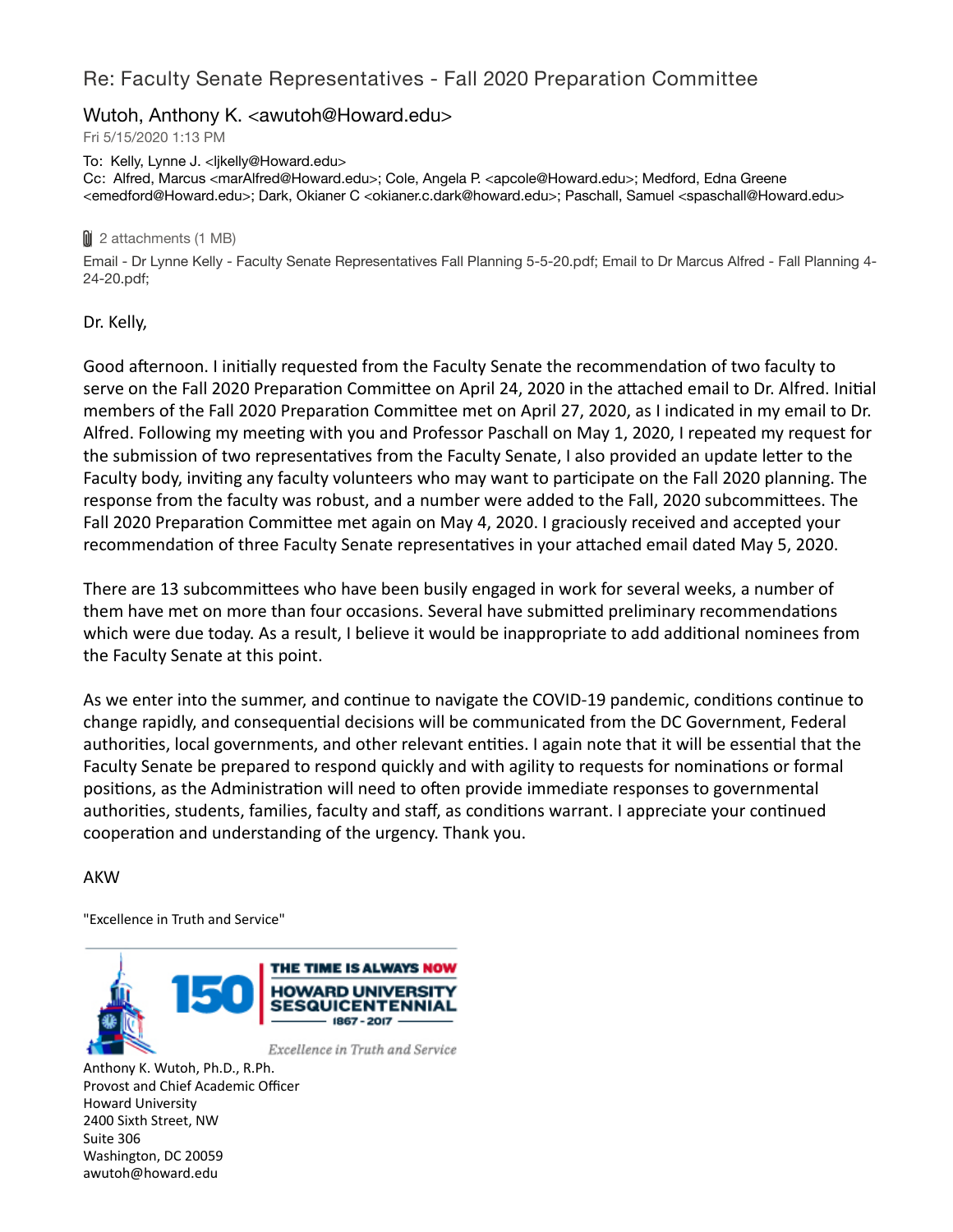**From:** Kelly, Lynne J. <ljkelly@Howard.edu> **Sent:** Thursday, May 14, 2020 11:33 AM **To:** Wutoh, Anthony K. <awutoh@Howard.edu> **Cc:** Alfred, Marcus <marAlfred@Howard.edu>; Cole, Angela P. <apcole@Howard.edu>; Medford, Edna Greene <emedford@Howard.edu>; Dark, Okianer C <okianer.c.dark@howard.edu>; Paschall, Samuel <spaschall@Howard.edu> Subject: Re: Faculty Senate Representatives - Fall 2020 Preparation Committee

Good Morning Provost Wutoh,

I am certain that the various subcommittees of the Fall 2020 Preparation Task Force would benefit from Dr. Littleton's perspective as a seasoned faculty in the College of Medicine.

Kind Regards,

Lynne Kelly, Ph.D. Associate Professor Department of Finance and International Business School of Business Howard University Washington, DC 20059 phone: 202-806-1658 fax: 202-986-4409

**From:** Wutoh, Anthony K. <awutoh@Howard.edu> **Sent:** Wednesday, May 13, 2020 3:17 PM **To:** Kelly, Lynne J. <ljkelly@Howard.edu> **Cc:** Alfred, Marcus <marAlfred@Howard.edu>; Cole, Angela P. <apcole@Howard.edu>; Medford, Edna Greene <emedford@Howard.edu>; Dark, Okianer C <okianer.c.dark@howard.edu>; Paschall, Samuel <spaschall@Howard.edu> Subject: Re: Faculty Senate Representatives - Fall 2020 Preparation Committee

Professor Kelly,

Good afternoon. We have had a great volunteer response from faculty, and have populated each of the subcommittees. I will follow up with the subcommittee leads if there is still a need for additional volunteers. Thank you.

#### AKW

"Excellence in Truth and Service"



Anthony K. Wutoh, Ph.D., R.Ph. Provost and Chief Academic Officer Howard University 2400 Sixth Street, NW Suite 306 Washington, DC 20059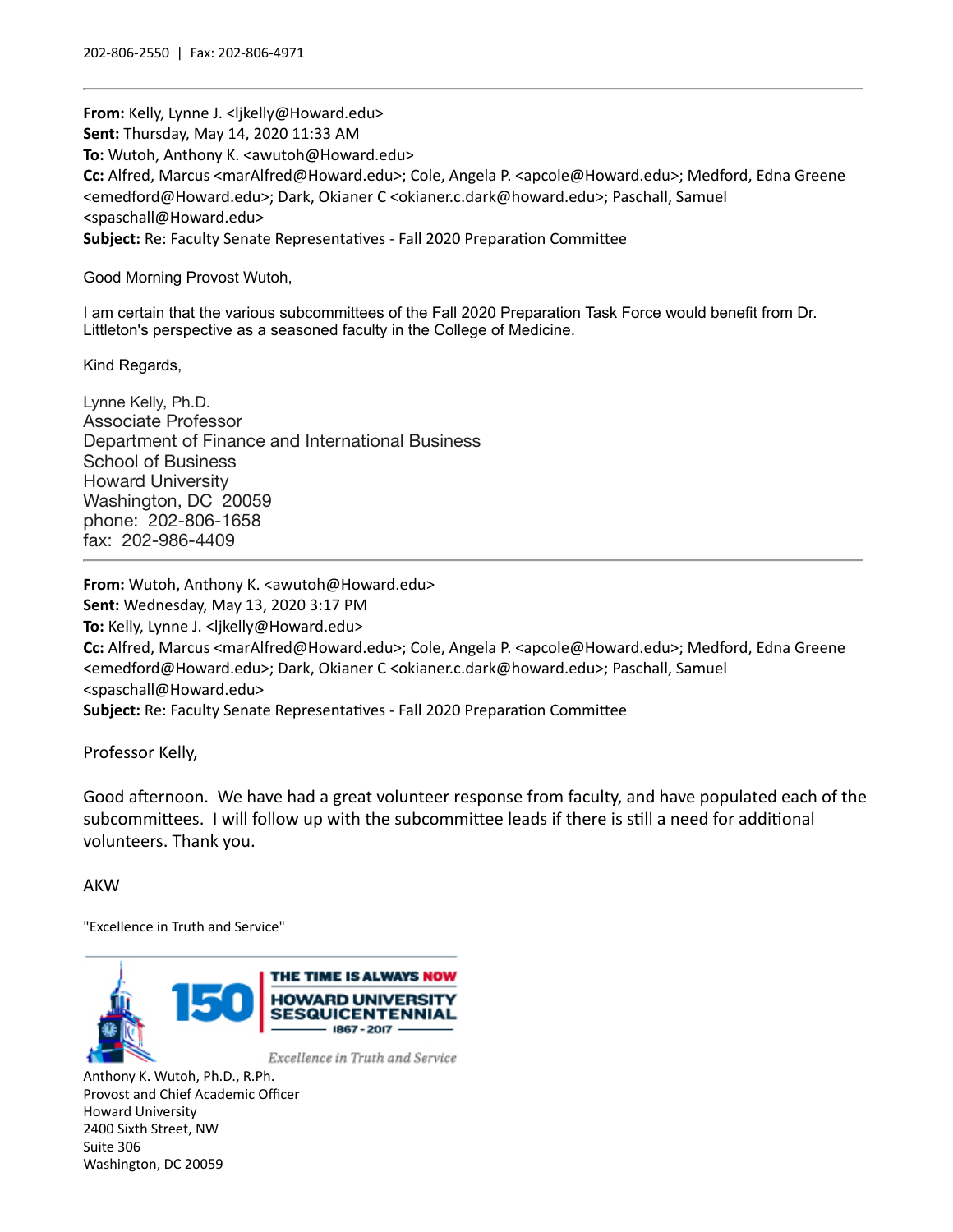**From:** Kelly, Lynne J. <ljkelly@Howard.edu> **Sent:** Wednesday, May 13, 2020 11:25 AM **To:** Wutoh, Anthony K. <awutoh@Howard.edu> **Cc:** Alfred, Marcus <marAlfred@Howard.edu>; Cole, Angela P. <apcole@Howard.edu>; Medford, Edna Greene <emedford@Howard.edu>; Dark, Okianer C <okianer.c.dark@howard.edu>; Paschall, Samuel <spaschall@Howard.edu> **Subject:** Re: Faculty Senate Representatives - Fall 2020 Preparation Committee

Good Morning Provost Wutoh,

Dr. George Littleton (College of Medicine - Physiology and Biophysics) has also agreed to serve on the Fall 2020 Preparation Committee: His response to the invitation to serve was delayed due to final exams and other end-ofsemester obligations.

Lynne Kelly, Ph.D. Associate Professor Department of Finance and International Business School of Business Howard University Washington, DC 20059 phone: 202-806-1658 fax: 202-986-4409

**From:** Wutoh, Anthony K. <awutoh@Howard.edu> **Sent:** Tuesday, May 5, 2020 12:09 PM **To:** Kelly, Lynne J. <ljkelly@Howard.edu> **Cc:** Alfred, Marcus <marAlfred@Howard.edu>; Cole, Angela P. <apcole@Howard.edu>; Medford, Edna Greene <emedford@Howard.edu>; Dark, Okianer C <okianer.c.dark@howard.edu>; Paschall, Samuel <spaschall@Howard.edu> **Subject:** Re: Faculty Senate Representatives - Fall 2020 Preparation Committee

Thank you Dr. Kelly. I am in receipt.

"Excellence in Truth and Service"



Anthony K. Wutoh, Ph.D., R.Ph. Provost and Chief Academic Officer Howard University 2400 Sixth Street, NW Suite 306 Washington, DC 20059 awutoh@howard.edu 202-806-2550 | Fax: 202-806-4971

**From:** Kelly, Lynne J. <ljkelly@Howard.edu> **Sent:** Tuesday, May 5, 2020 10:58 AM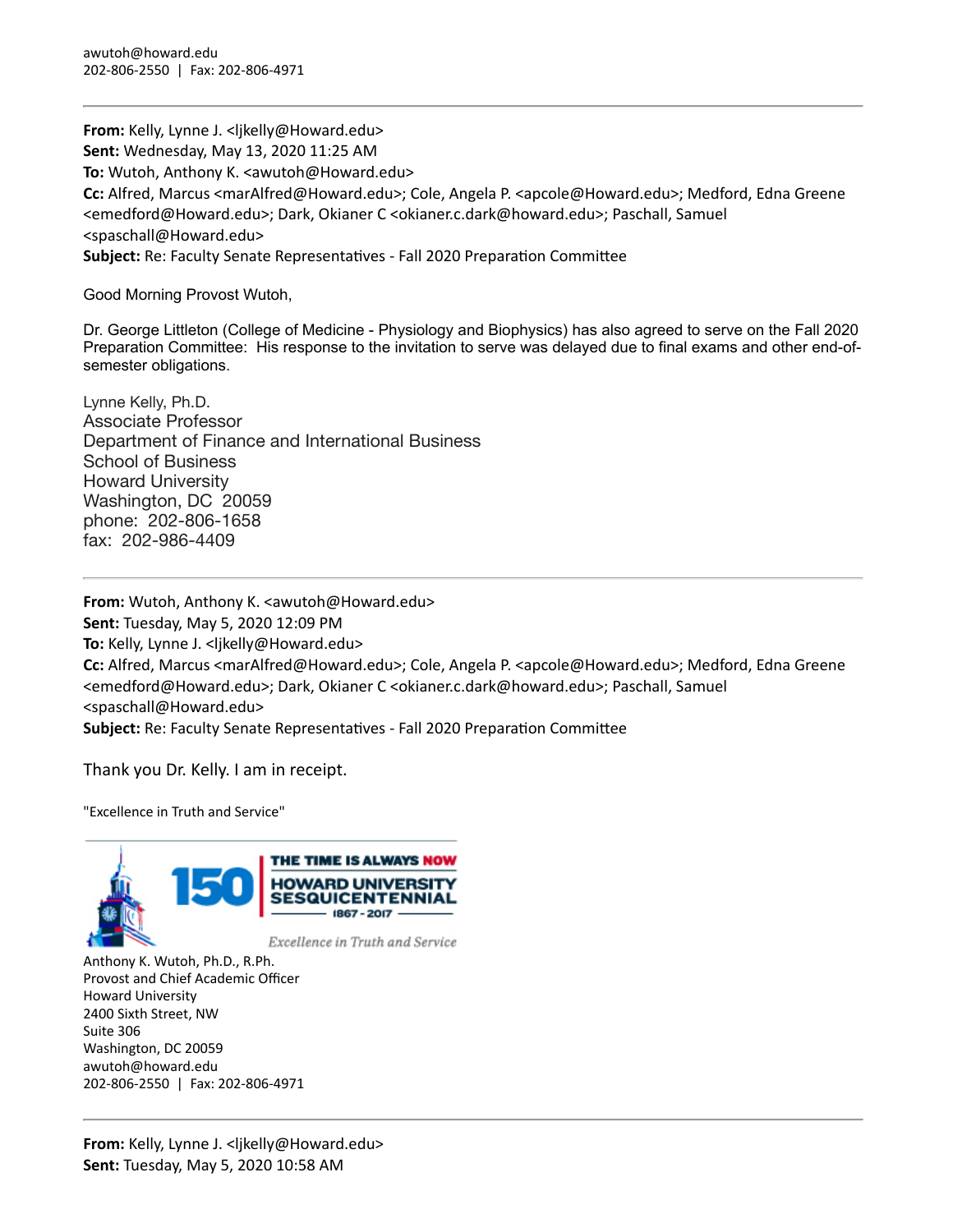**To:** Wutoh, Anthony K. <awutoh@Howard.edu> **Cc:** Alfred, Marcus <marAlfred@Howard.edu>; Cole, Angela P. <apcole@Howard.edu>; Medford, Edna Greene <emedford@Howard.edu>; Dark, Okianer C <okianer.c.dark@howard.edu>; Paschall, Samuel <spaschall@Howard.edu> **Subject:** Faculty Senate Representatives - Fall 2020 Preparation Committee

Good Morning Provost Wutoh,

The following faculty have agreed to serve on the Fall 2020 Preparation Committee:

Dr. Shameka Stanford (School of Communications) Dr. Courtney Robinson (COAS - Biology) Dr. Jahn O'Neil (College of Medicine - Physiology and Biophysics)

They all expressed their appreciation for being considered and a desire to serve the University.

Kind Regards,

Lynne Kelly, Ph.D. Associate Professor Department of Finance and International Business School of Business Howard University Washington, DC 20059 phone: 202-806-1658 fax: 202-986-4409

**From:** Wutoh, Anthony K. <awutoh@Howard.edu> **Sent:** Friday, May 1, 2020 11:56 AM **To:** Kelly, Lynne J. <ljkelly@Howard.edu>; Paschall, Samuel <spaschall@Howard.edu> **Cc:** Alfred, Marcus <marAlfred@Howard.edu>; Cole, Angela P. <apcole@Howard.edu>; Medford, Edna Greene <emedford@Howard.edu>; Dark, Okianer C <okianer.c.dark@howard.edu> **Subject: Meeting today** 

Professor Kelly and Professor Paschall,

Good morning, and thank you for your input during our meeting earlier today. As promised, I have attached the position description for the Faculty Ombudsman position that was used previously. As I mentioned, we have budgeted this position in the Office of the Provost the past three years, and I am very supportive of identifying someone to fill the position. Please keep Dr. Cole Dixon engaged as she represented the Office of the Provost in the previous process, and will serve in that capacity again. I have also excerpted below the communication that President Frederick distributed on Wednesday regarding our planning for the Fall, 2020 semester;

"We are planning for a best-case scenario that includes a campus re-open and face-to-face instruction in the Fall 2020 semester. In the event District officials do not relax or end social distancing policies, we will adjust and update the campus community accordingly. To facilitate the planning of this return to inperson instruction, I've asked Florence Prioleau, University Secretary and General Counsel, Dr. Hugh E. Mighty, Vice President of Clinical Affairs, Dr. Anthony Wutoh, Provost, and Dr. Tashni-Ann Dubroy, Executive Vice President and Chief Operating Officer, to spearhead a committee that will provide relevant recommendations and guidelines. The committee will also include representatives from the staff, student body, faculty, and local officials and assess the many complex issues involved, including testing requirements, social distancing, athletics, sanitation of the campus, housing assignments, the protection of high-risk individuals, and much more. The most essential ingredient for our combined